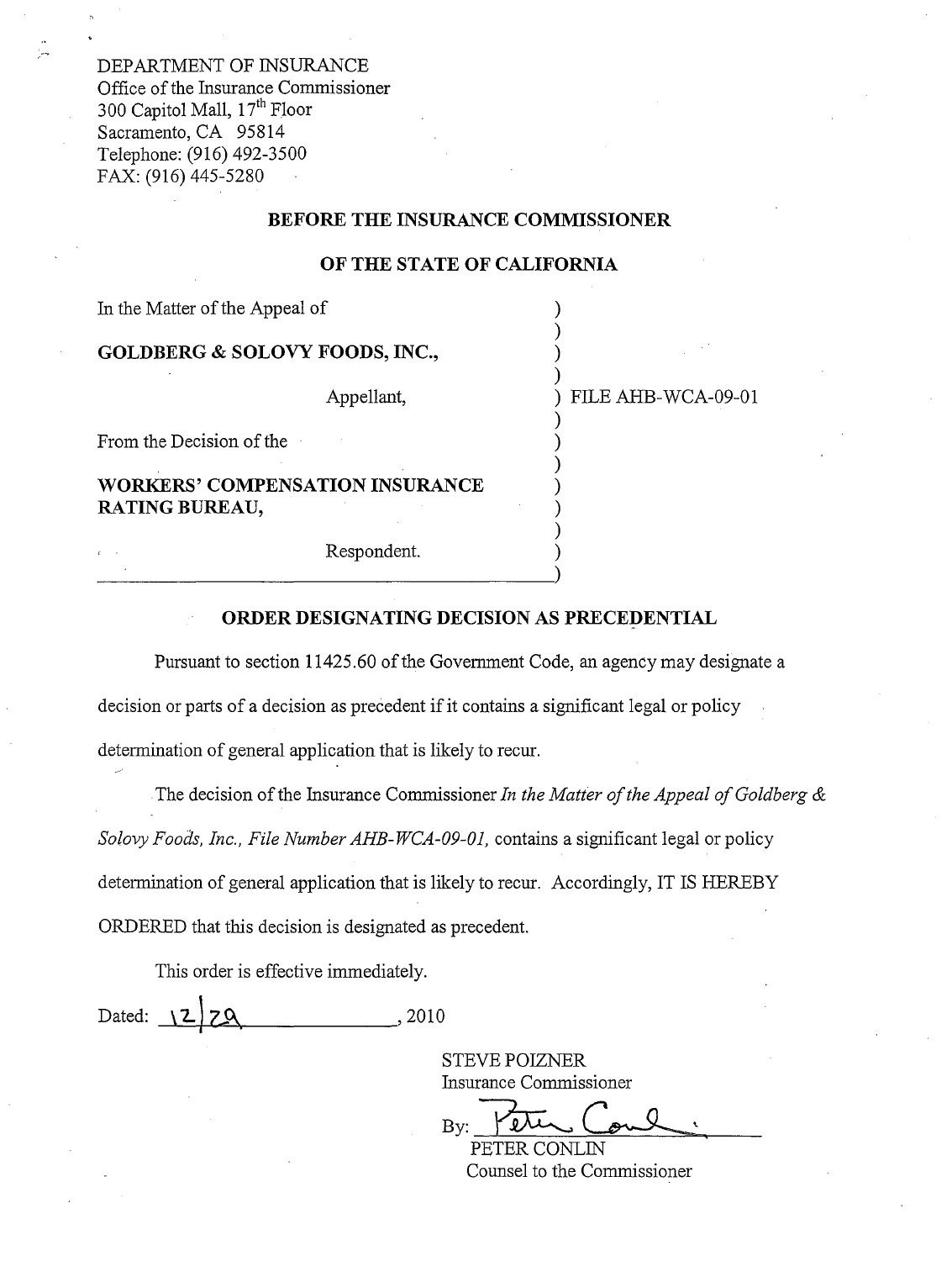## **BEFORE THE INSURANCE COMMISSIONER**

## **OF THE STATE OF CALIFORNIA**

In the Matter of the Appeal of ) **GOLDBERG** & **SOLOVY FOODS, INC.,** ) ) Appellant,  $\qquad \qquad$  ) FILE AHB-WCA-09-01 ) From the Decision of the ) **WORKERS' COMPENSATION** ) **INSURANCE RATING BUREAU,** ) ) Respondent. )

## **ORDER ADOPTING PROPOSED DECISION**

The attached proposed decision of Administrative Law Judge Lisa A. Williams is adopted as the Insurance Commissioner's decision in the above entitled matter. This order shall be effective December 21, 2009 . Reconsideration of the Commissioner's decision may be had pursuant to California Code of Regulations, title 10, section 2509.72, but it is not necessary to request reconsideration prior to initiating judicial review. Any party seeking reconsideration of the Insurance Commissioner's decision should serve the request for reconsideration on Peter Conlin, Counsel to the Commissioner at the address indicated below in sufficient time to ensure that the Commissioner can review the request and take appropriate action before the expiration of the 30 day limit for reconsideration.

> Peter Conlin Counsel to the Commissioner California Department of Insurance 300 Capitol Mall, 17<sup>th</sup> Floor Sacramento, California 95814

٠,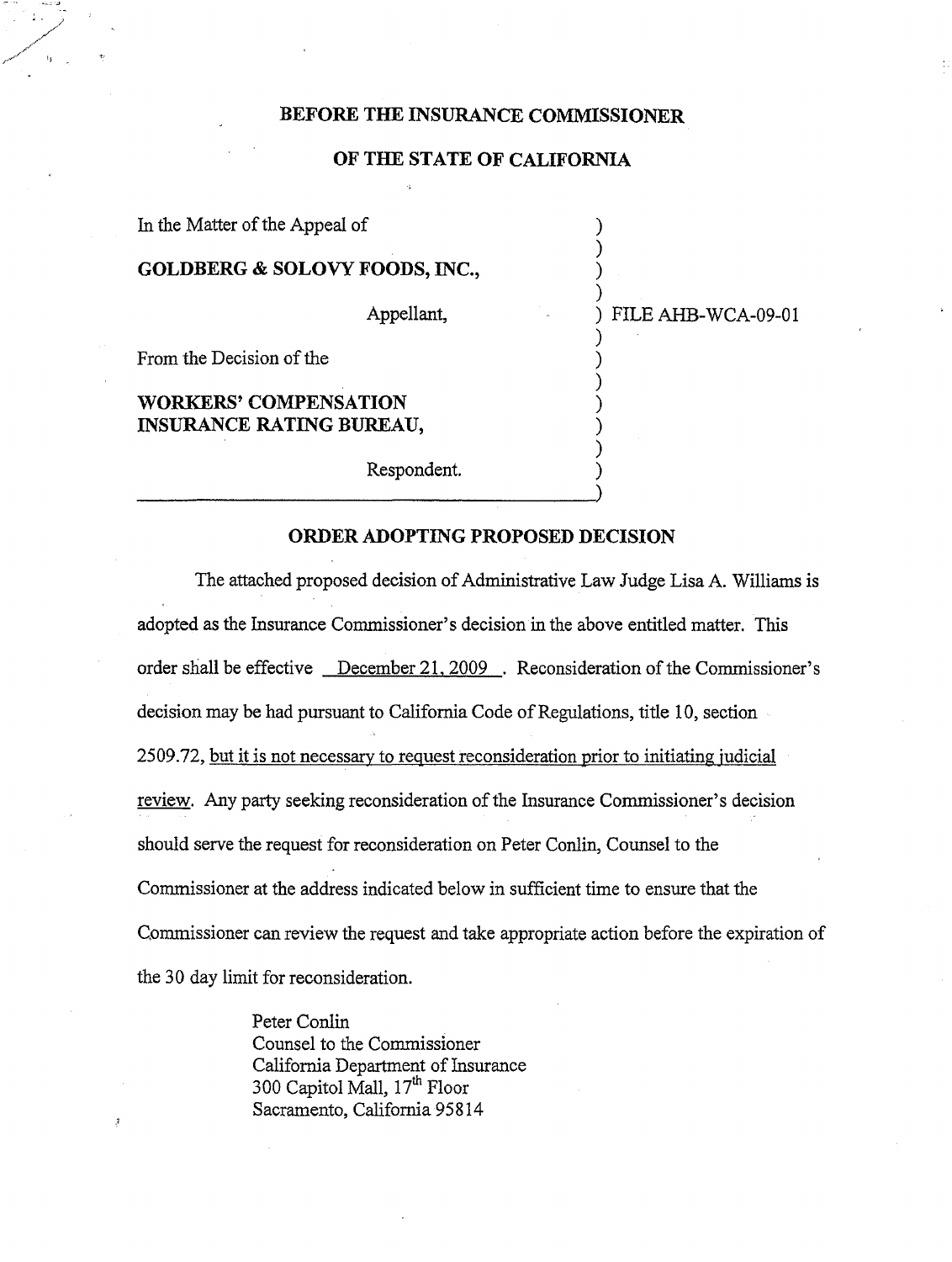Judicial review of the Insurance Commissioner's decision may be had pursuant to California Code of Regulations, title 10, section 2509.76. The person authorized to accept service on behalf of the Insurance Commissioner is:

> Staff Counsel Darrel Woo Califomfa Department of Insurance 300 Capitol Mall, 17<sup>th</sup> Floor Sacramento, California 95814

Any party seeking judicial review of the Insurance Commissioner's decision shall file the • original writ of administrative mandamus with the court. Copies of the writ of administrative mandamus and the final judicial decision and order on the writ of administrative mandamus must be served on the Administrative Hearing Bureau of the California Department of Insurance.

Dated:  $\mathbf{V}$ 

**STEVE POIZNER**  Insurance Commissioner

By: Tele Come

**PETER CONLIN**  Counsel to the Commissioner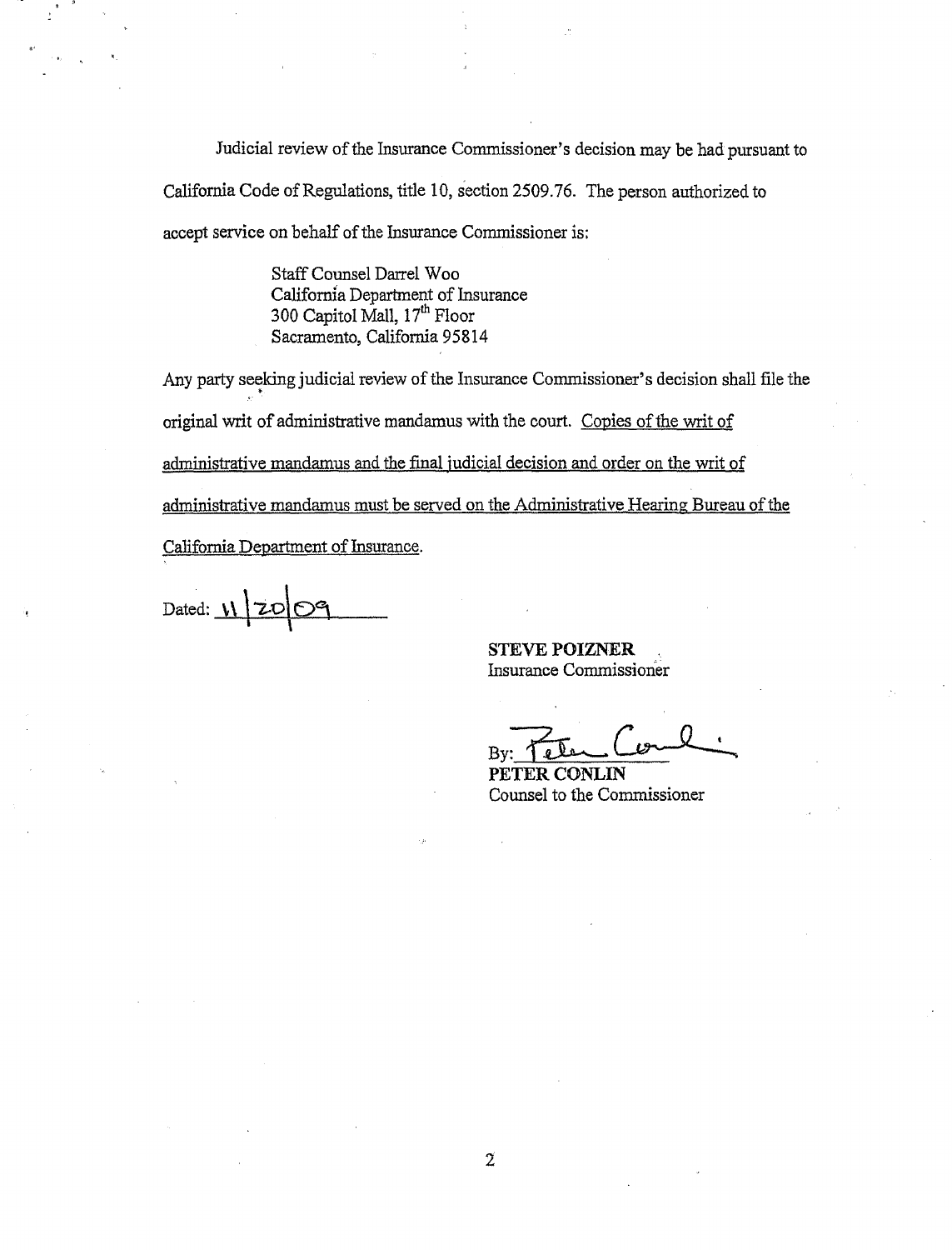**DEPARTMENT OF INSURANCE ADMINISTRATIVE HEARING BUREAU 45 Fremont Street, 22nd Floor San Francisco, CA 94105 Telephone: (415) 538-4102 or (415) 538-4251 FAX: (415) 904-5854** 

#### **BEFORE THE INSURANCE COMMISSIONER**

#### **OF THE STATE OF CALIFORNIA**

)

)

)

)

)

In the Matter of the Appeal of

# **GOLDBERG** & **SOLOVY FOODS, INC.,** )

Appellant,  $\qquad \qquad$  FILE AHB-WCA-09-01

From the Decision of the

# **WORKERS' COMPENSATION INSURANCE** ) **RATING BUREAU,** )

Respondent. )

#### **PROPOSED DECISION**

## I. **Introduction**

Goldberg & Solovy Foods, Inc. ("G&S" or "Appellant") brings this appeal under California Insurance Code section 11737(f),<sup>1</sup> disputing the December 1, 2008 decision of the Workers' Compensation Insurance Rating Bureau ("WCIRB" or "Respondent"),<sup>2</sup> to

<sup>&</sup>lt;sup>1</sup> Section 11737(f) provides in pertinent part: "Every insurer or rating organization shall provide within this state reasonable means whereby any person aggrieved by the application of its filings may be heard by the insurer or rating organization on written request to review the manner in which the rating system has been applied in connection with the insurance offered or afforded. . . . Any party affected by the action of the insurer or rating organization on the request may appeal, within 30 days after written notice ofthe action, to the commissioner ...."

 $2$  The WCIRB is a rating organization licensed by the Insurance Commissioner under Insurance Code section 11750, et seq., to assist the Commissioner in the development and administration of worker's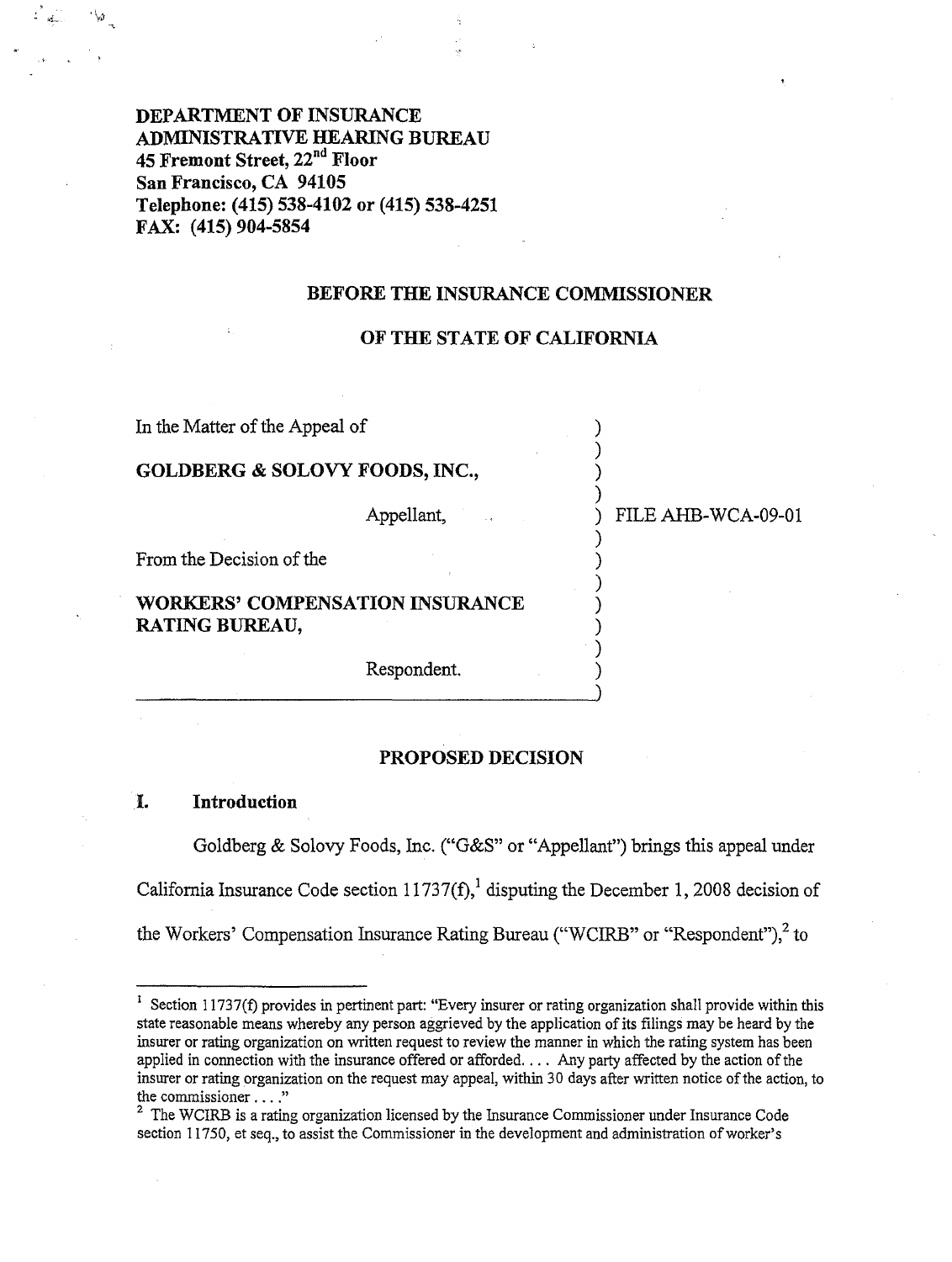assign classification code 8021, *Stores-meat, fish or poultry-wholesale*, to Appellant's operations. Appellant requests that classification code 8018, *Stores-wholesale-N. 0.* C., be assigned to its operations. The policy involved is Appellant's 2007 worker's compensation insurance policy with Zurich American Insurance Company ("Zurich").<sup>3</sup>

For the reasons set forth below, the WCIRB's decision to assign classification code 8021, *Stores—meat, fish or poultry—wholesale*, to Appellant's operations is affirmed.

## **II. Issue Statement**

.<br>" (1

Pursuant to the California Code of Regulations, title 10, section 2318.6, and the Standard Classification System, Part 3, of the California Workers' Compensation Uniform Statistical Reporting Plan<sup>4</sup> ("USRP"), did the WCIRB properly assign Appellant's operations to classification code 8021, *Stores—meat, fish or poultry wholesale?"* 

## **III. Contentions of the Parties**

Appellant disputes the WCIRB's assignment of its operations to classification code 8021, *Stores-meat, fish or poultry-wholesale.* Instead, Appellant contends that its operations should be assigned to classification 8018, *Stores-wholesale-N.* 0. C., arguing that its gross receipts from its prepackaged meat, fish and poultry should be assigned to

compensation insurance classification and rating systems. The WCIRB serves as the Commissioner's designated statistical agent for the purpose of gathering and compiling experience data developed under California worker's compensation and employers' liability insurance policies. (Ins. Code § 11751.5.) <sup>3</sup> The workers' compensation insurance policy number was WC-5086971. It incepted on August 21, 2007 and was in effect through August 21, 2008.

<sup>&</sup>lt;sup>4</sup> The California Workers' Compensation Uniform Statistical Reporting Plan-1995, 10 Cal. Code Regs. § 2318.6, is approved by the Commissioner under a grant of legislative authority. (Ins. Code, §l l 734(c).) The USRP itselfacknowledges this and provides that the "Plan contains the necessary rules ...for the filing of policy documents and reporting of experience in connection therewith ...." USRP, Part 1, Section I, Rules 1 & 2. The appeal in this matter arises under Appellant's 2007 workers' compensation insurance policy and as a result, the 2007 edition of the USRP applies to this proceeding.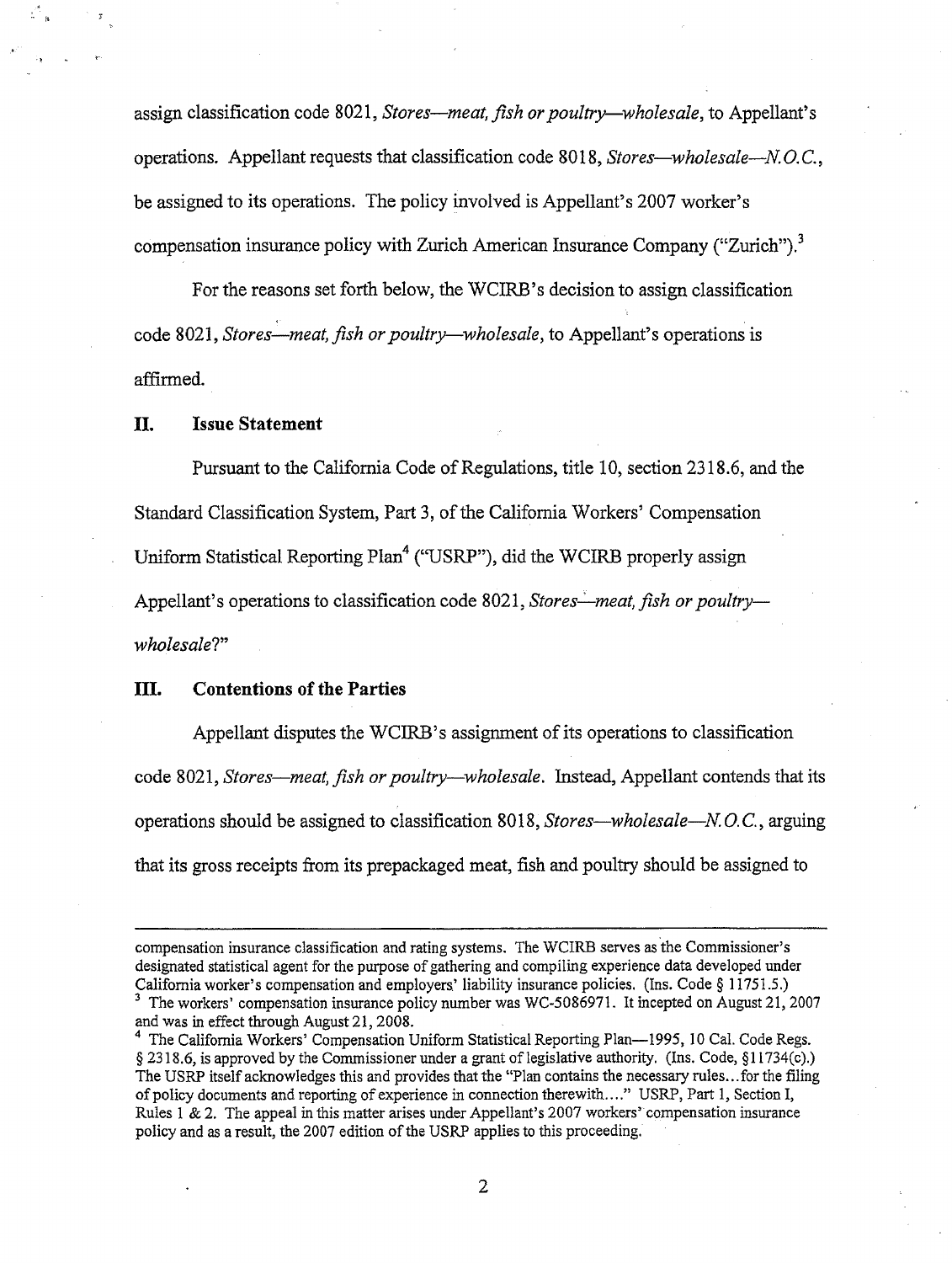classification 8018, along with the gross receipts for its dry goods and condiments. Appellant further argues that the gross receipts from its processed meat, fish and poultry is less than 25% and should be assigned to classification code  $8018<sup>5</sup>$ .

The WCIRB argues that pursuant to the rules set forth in the Standard Classification System of the USRP's Special Industry Classification Procedures, Appellant's overall operation, including the prepackaged meat, fish and poultry portion ofits operation, is a wholesale meat store, requiring that all operations and occupations that normally prevail within that business be assigned to the wholesale meat store classification 8021, *Stores—meat, fish or poultry—wholesale*.<sup>6</sup> The WCIRB bases its argument on its assertions that: 1) Appellant's gross receipts from meat, fish and poultry sales exceed 25%; and 2) the processing of any meat, fish and poultry requires Appellant's entire operation to be assigned to classification 8021, *Stores—meat, fish or poultry-wholesale.* 

# **IV. Procedural History**

G&S filed its appeal in this proceeding on January 5, 2009. The Appeal Inception Notice was issued on February 20, 2009. A request for an Order Extending Time from the WCIRB was granted to allow the WCIRB to perform an inspection of Appellant's operations. The WCIRB filed its response to the appeal on May 8, 2009. Status conferences were held and an evidentiary hearing was set.

Administrative Law Judge ("ALJ") Lisa A. Williams conducted the evidentiary hearing on August 18, 2009, in Los Angeles, California. All parties were provided the opportunity to file pre-hearing briefs and introduce documentary and testimonial

3

*<sup>5</sup>*Appeal, p. 2; Appellant's Pre-hearing Brief, p. 2.

WCIRB Pre-hearing Brief, p. 5.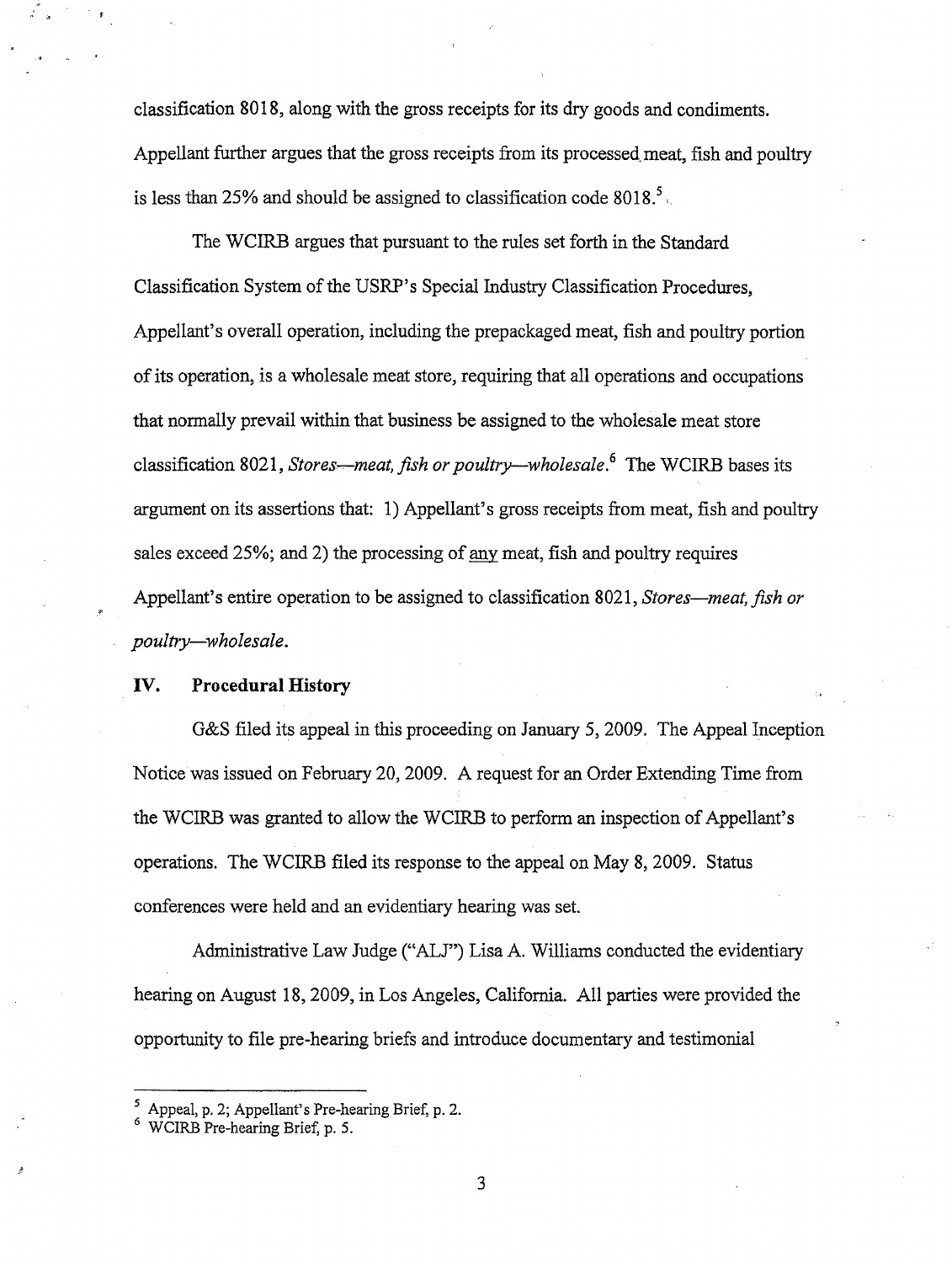evidence. Appellant and the WCIRB filed witness lists and pre-hearing briefs, and lodged exhibits. All exhibits were admitted into evidence except Appellant's Exhibit 5.<sup>7</sup> Appellant also submitted its Exhibit 6 at the hearing, which was admitted.

Guido Dito, Jr., of Dito and Mera Inc., dba D&M Risk Management Services, appeared as a non-attorney representative on behalf of Appellant G&S. Ed Gavidia, Owner of G&S, was also present but did not testify.

John N. Frye, Esq., and the WCIRB Managing Attorney Reggie Griner, Esq., appeared on behalf of the WCIRB. Brian Gray, Quality Assurance Director in the WCIRB's Classification and Test Audit Division, appeared and testified on behalf of the WCIRB.

Appellant's workers' compensation insurance carrier, Zurich American Insurance Company, did not participate in the evidentiary hearing.

All witnesses were duly sworn, examined and cross-examined by the parties and the ALJ. The ALJ closed the record by order dated September 21, 2009.

#### **V~ Findings of Facts**

The ALJ finds by a preponderance of the evidence the following facts:

#### **Appellant's Operations**

G&S is a wholesale distributor located in Vernon, California. Appellant sells various dry goods, condiments, and fresh and frozen meat, fish and poultry.<sup>8</sup> Some, but not all, of the meat, fish and poultry sold was prepackaged. Appellant's operations provide food supplies to commercial businesses such as restaurants and institutional

 $<sup>7</sup>$  The WCIRB objected to Appellant's Exhibit 5, which was not admitted because it was a prior</sup> non-precedential Administrative Bureau Hearing decision.

<sup>&</sup>lt;sup>8</sup> The term "meats" includes meat, fish and poultry, and is used herein interchangeably.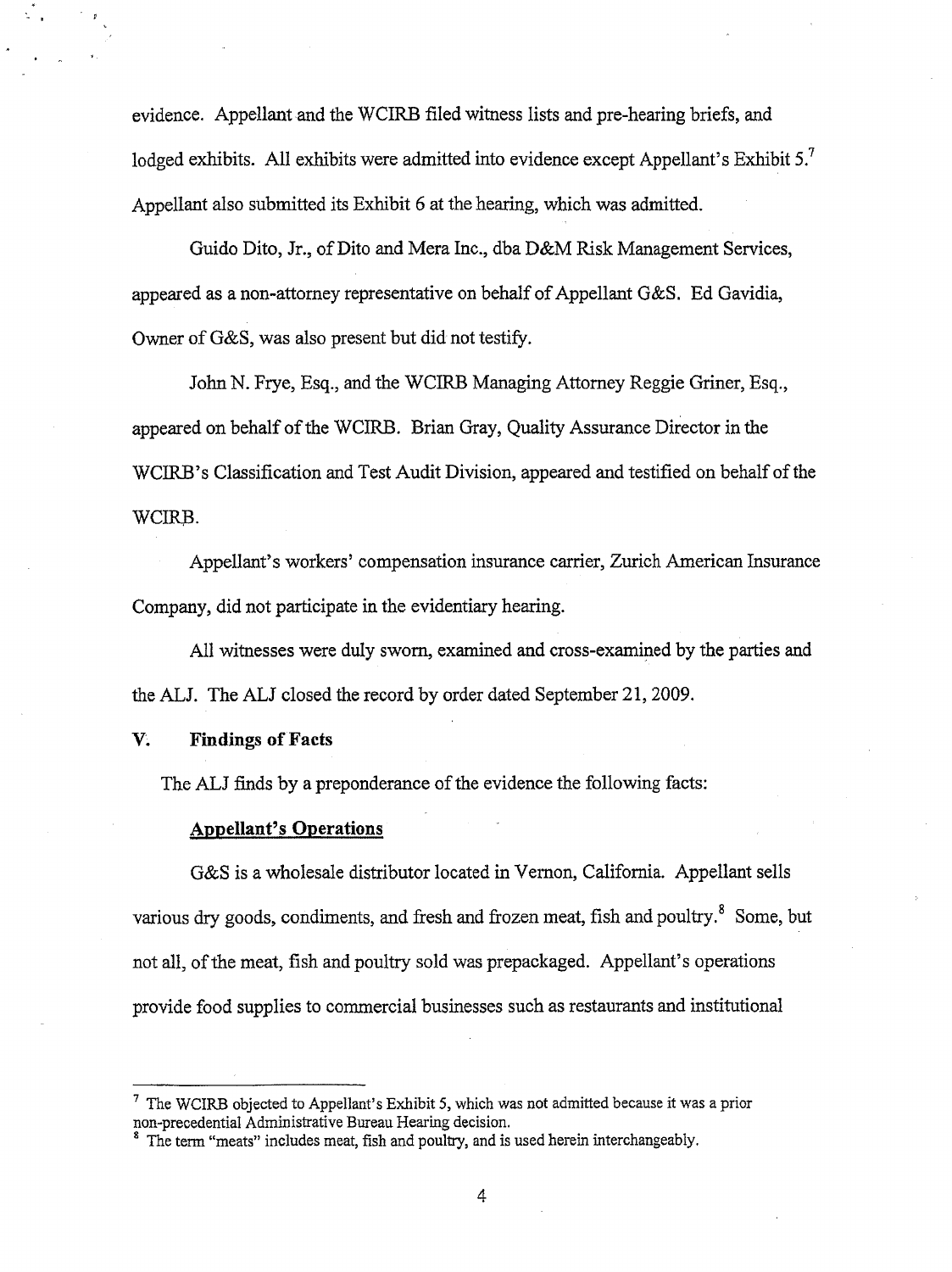facilities.<sup>9</sup> No sales are made to the general public. G&S processes some of its meat, fish, and poultry before it sells them to its customers.

Although there are a variety of separate work and storage areas in Appellant's facility,  $^{10}$  the entire operation is a single store that is serviced by a "common shipping and receiving area where the various types of merchandise are received, staged and transferred to the appropriate storage areas within the facility." $\frac{11}{11}$ 

### Dry Goods and Condiments

Appellant wholesales a variety of dry goods and condiments such as paper goods, dry food stuffs, flour, breading, juices, cheeses, gelatin, cooking oil, pasta, prepackaged vegetables, and [shortening.](https://shortening.12) 12 The goods are received and inventoried, then placed in storage until pulled to fill orders. Once an order is received, the items are removed from storage, placed in boxes, and loaded on carriers for delivery to the [customer.](https://customer.13)<sup>13</sup> Appellant generates 71% of its gross receipts from its dry goods sales.<sup>14</sup>

## Meat, Fish and Poultry

# Prepackaged, Box-In/Box-Out

G&S receives fresh and frozen meat, fish and poultry from various [vendors.](https://vendors.15)<sup>15</sup> Some of these items arrive at Appellant's facility pre-packaged and are placed in a cold storage area or a freezer. Once a customer places an order, the meat, fish or poultry is shipped to the customer in its original containers without G&S opening the original

<sup>&</sup>lt;sup>9</sup> Exhibit ("Exh.") 203; Hearing Transcript ("HT"),  $45:19-46:10$ .

 $^{10}$  For example, there are various meat, fish and poultry processing areas, as well as freezers and cold  $^{10}$ storage rooms (Exh. 202).<br><sup>11</sup> HT, 30:15-31:15, 45:14-23.<br><sup>12</sup> Exh. 202.

 $14$  Exh. 202. HT, 26:12-21, 35:5-6.

<sup>&</sup>lt;sup>15</sup> Exhs. 6, 200, 201 and 202.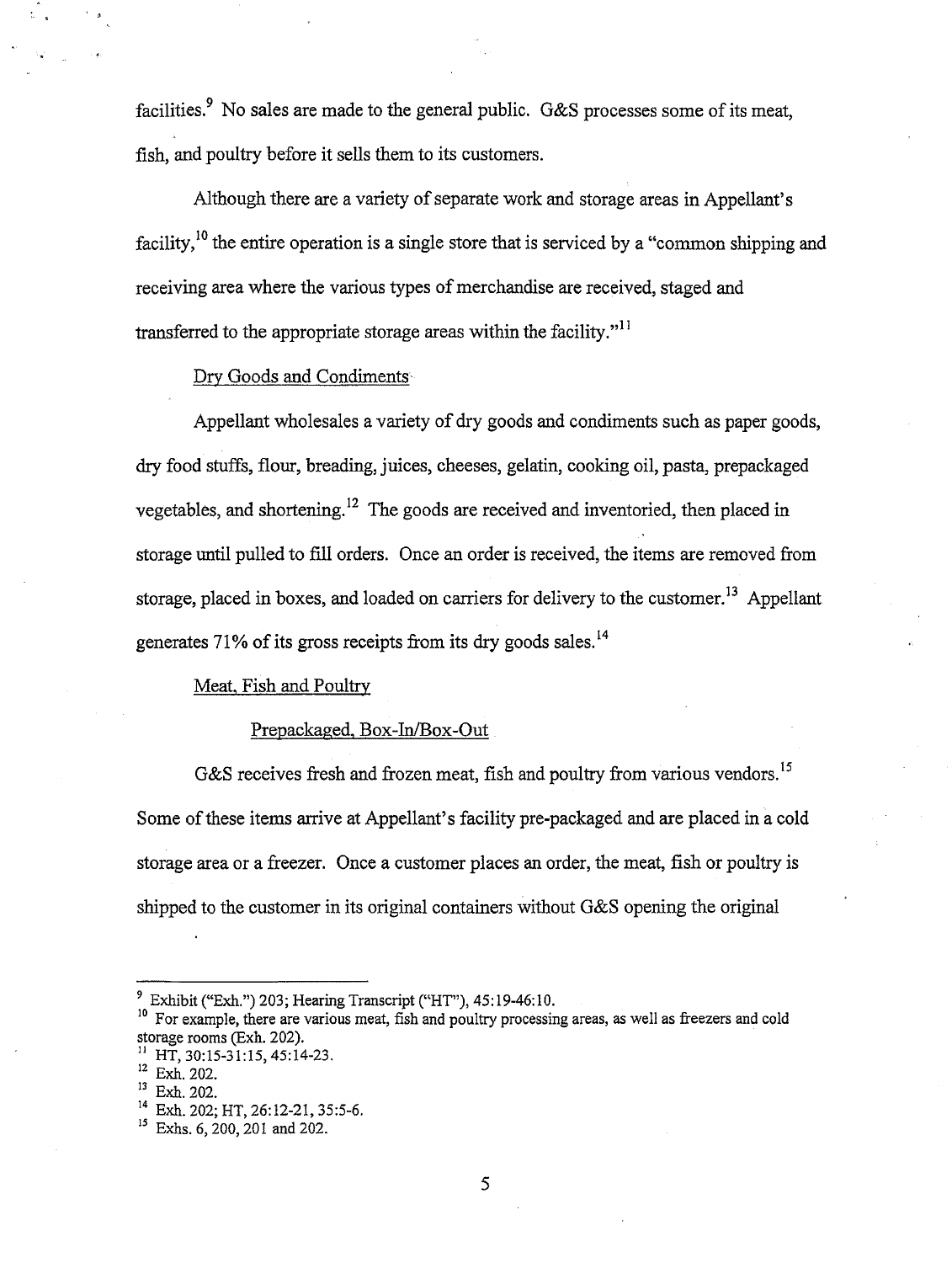package or making any changes to it. 16 These are commonly referred to as "box-in, boxout" meats, and are considered non-processed in the meat industry. Appellant generates 16% of its gross receipts from its non-processed meat, fish and poultry [sales.](https://sales.17)<sup>17</sup>

## Processed Meat, Fish and Poultry

Appellant processes meat, fish and poultry from a variety of sources. Some of the meat, fish and poultry to be processed come pre-boxed while others are fresh or previously frozen. The meat, fish and poultry to be processed is taken to specific processing areas where trimming, cutting, de-boning and grinding is performed. The processed meat, fish and poultry is then returned to storage until it is shipped to fill customer orders.<sup>18</sup> Appellant generates 13% of its gross receipts from its processed meat, fish and poultry sales.<sup>19</sup>

There is no formal definition of the term "processing" in the USRP. Case law requires that where there is no specific definition provided by regulation or statute, the word be accorded its ordinary and natural [meaning.](https://meaning.20)<sup>20</sup> In Merriam Webster's Tenth Collegiate Dictionary (1993) page 929, processing is defined in part as: "a series of actions or operations conducting to an end; *esp:* a continuous operation or treatment esp. in manufacture." The WCIRB generally defines processing as "... the act of handling meat in an unpackaged form," and can include simple re-packaging as well as cutting, deboning, portioning, trimming, and [grinding.](https://grinding.21)<sup>21</sup> During the evidentiary hearing the parties discussed various types of meat processing that generally occurs in the meat industry, and

<sup>&</sup>lt;sup>16</sup> Exh. 202; HT, 39:11-40:9.

 $^{17}$  Exh. 202; HT, 35:6-7.<br><sup>18</sup> HT, 27:18-40:9.

<sup>18</sup> HT, 27:18-40:9. 19 Exh. 202; HT, 35:7-8., 20 *Director, Office ofWorkers' Compensation Programs, Department ofLabor, Petitioner* v. *Greenwich Collieries Director, Office ofWorkers' Compensation Programs, Department ofLabor, Petitioner* v. *Maher Terminals, Inc. et al.* (1994) 512 U.S. 267, 274-276, 114 S. Ct. 2251, 2256-2257.

<sup>21</sup> HT, 65:2-68:13.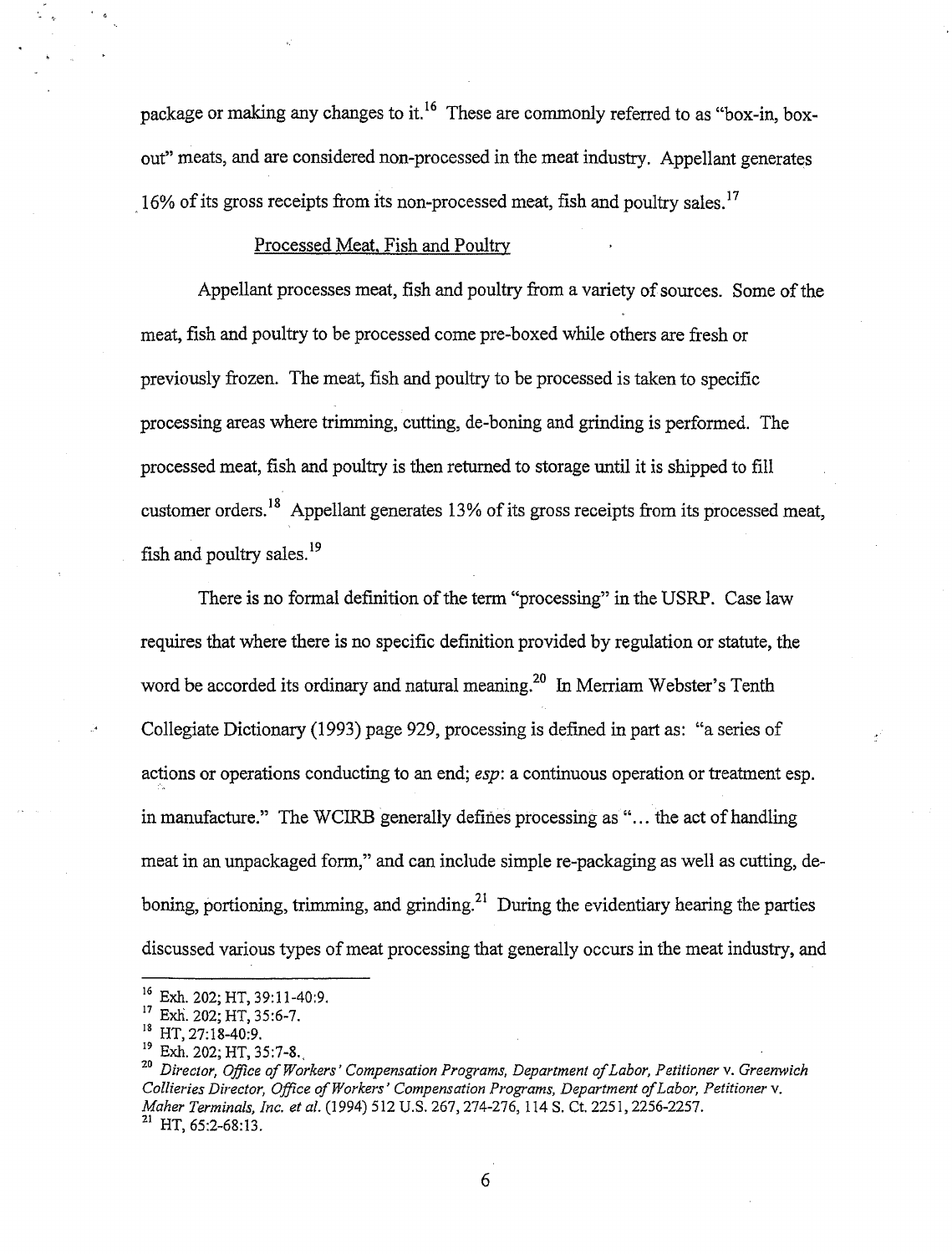the ALJ finds that the WCIRB's definition is acceptable for the purposes of classification assignments in the meat processing industry.

## **WCIRB Inspections**

The WCIRB performed the following inspections of G&S's operations.

1. October 17. 2003 Inspection

On October 17, 2003, the WCIRB performed an inspection of Appellant's operations and facility. The inspector assigned classification codes 8018, *Storeswholesale—N.O.C., and 8021, Stores—meat, fish or poultry—wholesale, to Appellant's* [operations.](https://operations.22)22 Upon reflection, the WCIRB subsequently recanted this finding during the evidentiary hearing and concluded that only classification code 8021 should have been assigned.

# 2. October 15. 2005 Inspection

On October 15, 2005, the WCIRB performed an inspection of Appellant's operations and facility. In the inspection report, the WCIRB inspector described Appellant's operations as having 80% non-processed products and 20% processed meats, and assigned Appellant's overall operations to classification code 8018, *Storeswholesale—N.O.C.*<sup>23</sup> During the evidentiary hearing, the WCIRB again recanted this finding and concluded that only classification code 8021 should have been assigned.

3. March 4, 2008 Inspection

On March 4, 2008, the WCIRB performed an inspection of Appellant's operations and facility. In the inspection report, the WCIRB described Appellant as selling 71% non-meat products, 16% non-processed meats, fish and poultry, and13% processed

 $^{22}$  Exh. 6; HT, 59:6-61:4.<br> $^{23}$  Exh. 200; HT, 63:4-23.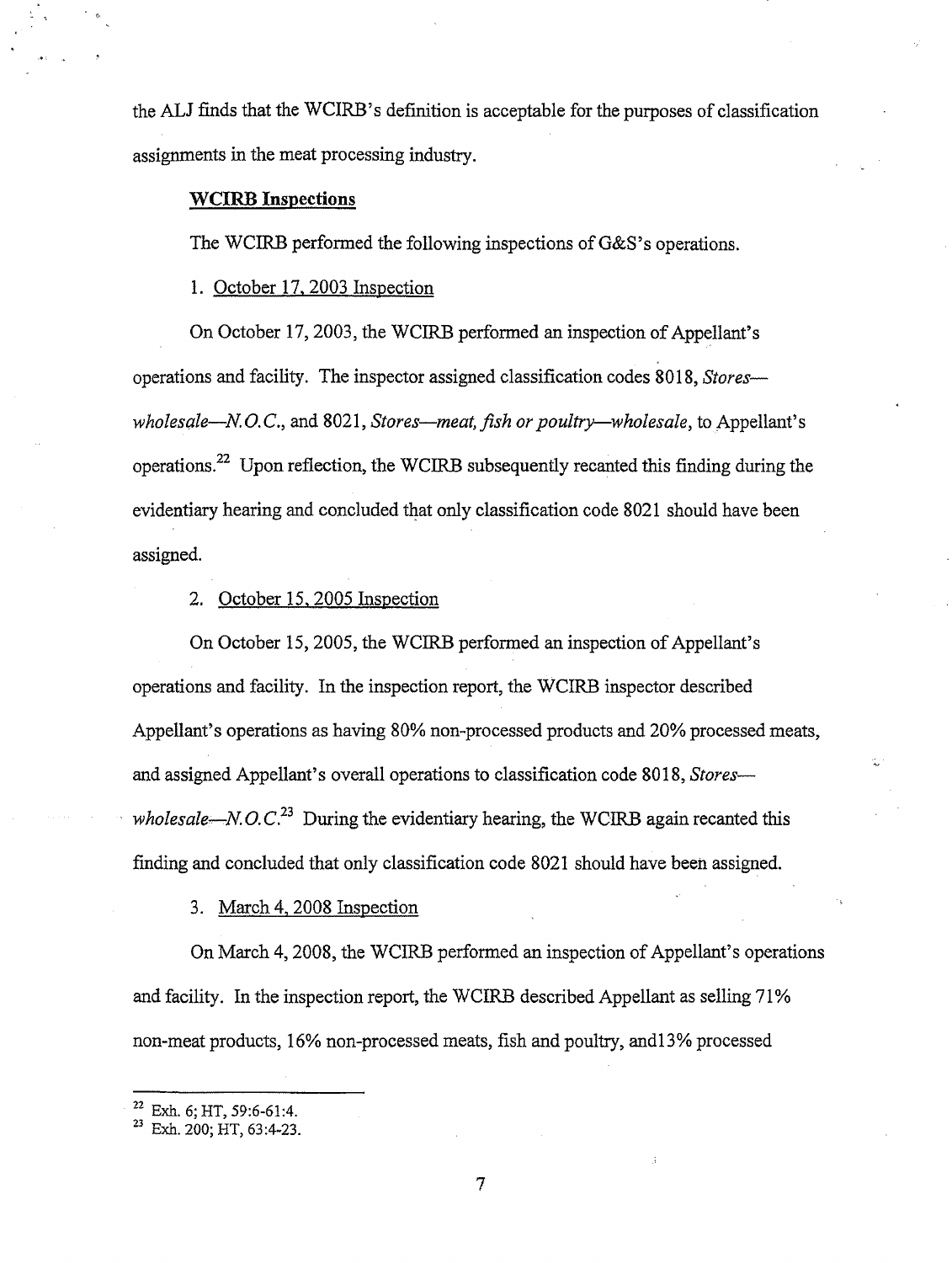meats, fish and poultry. The combined gross receipts from Appellant's meat, fish and poultry sales equaled  $29\%$ <sup>24</sup> Appellant's overall operations were assigned to classification code 8021, *Stores-meat, fish or [poultry-wholesale.](https://poultry-wholesale.25)<sup>25</sup>*

4. April 16, 2009 Special Inspection

On April 16, 2009, the WCIRB performed a special inspection of Appellant's operations and [facility.](https://facility.26)<sup>26</sup> The WCIRB found that Appellant sold 71% non-meat products. · The meat, fish and poultry products sold consisted of 16% non-processed meat, fish and poultry, and 13% processed meat, fish and poultry, for a combined total of29% meat sales. Appellant's overall operations were again assigned to classification code 8021, *Stores-meat, fish or [poultry-wholesale.2](https://poultry-wholesale.27)*<sup>7</sup>

## **DISCUSSION**

#### **VI. Applicable Law and Analysis**

#### *The Regulatory Scheme*

The provisions of the USRP constitute part of the Insurance Commissioner's [regulations.2](https://regulations.28)8 All California businesses are classified using the Standard Classification System under Part 3 of the USRP. The USRP contains an extensive listing of rating classifications for various occupations, employments, industries, and [businesses.](https://businesses.29)<sup>29</sup> As

 $^{24}$  Exh. 201.<br> $^{25}$  Exh. 201.

<sup>&</sup>lt;sup>26</sup> The WCIRB performs a special inspection when requested to do so by an interested party, most frequently the workers' compensation insurance carrier, where there is a classification dispute involved. Exh. 202.<br><sup>27</sup> Exh. 202.<br><sup>28</sup> Cal. Code of Regs., tit. 10, § 2318.6.<br><sup>29</sup> USRP, Part 1, Section I.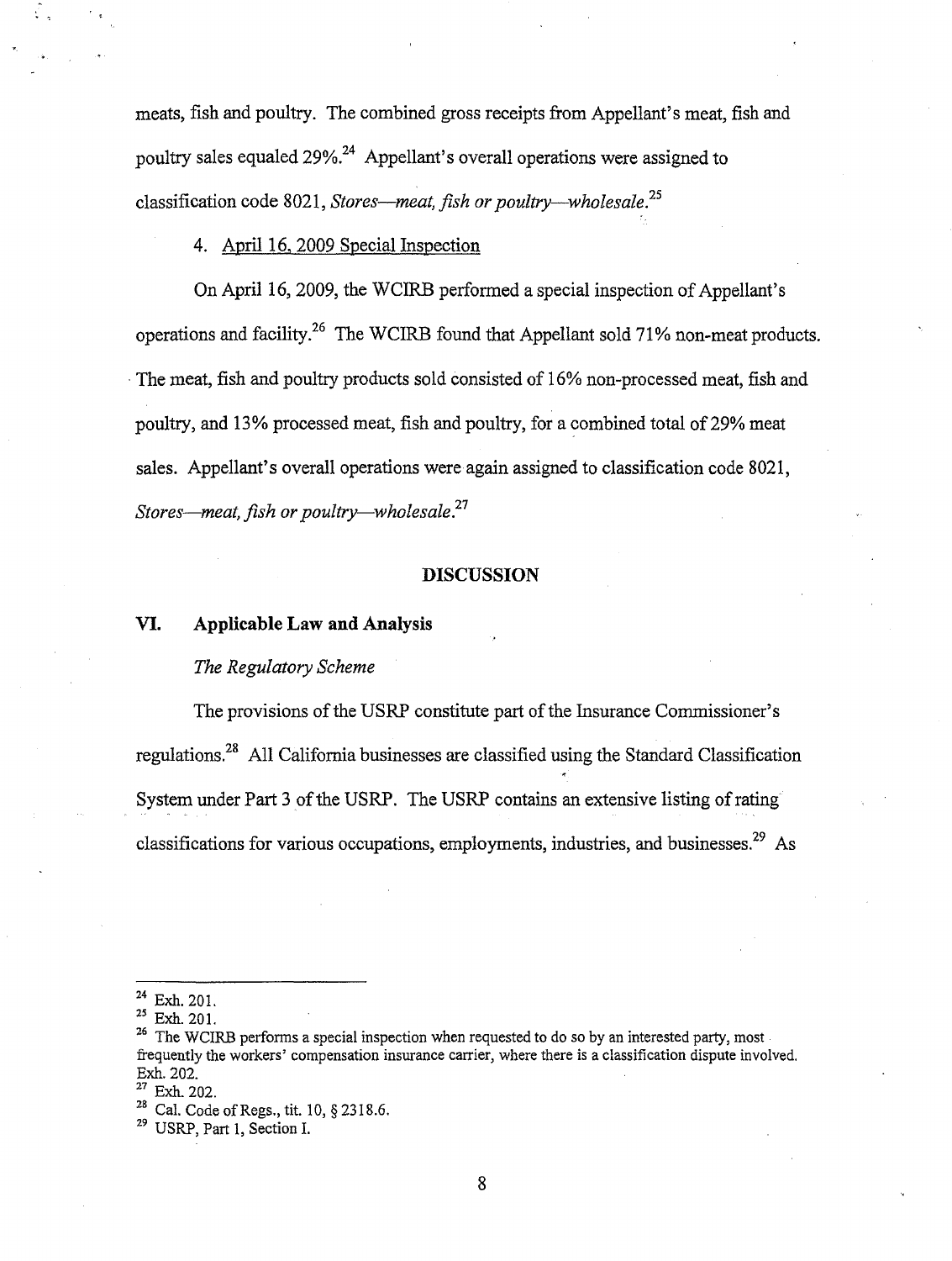part of the California Code of Regulations, the rules have the force and effect of

statutes.<sup>30</sup>

The USRP sets forth its objective as follows:

The objective of the classification system is to group employers into classifications so that each classification reflects the risk of loss common to those employers. With few exceptions, *it is the business ofthe employer within California that is classified, not the separate employments, occupations, or operations within the [business.](https://business.31)*<sup>31</sup>(Emphasis added.)

Thus, each classification reflects the type of operations common to that group of employers. The WCIRB calculates recommended rates per \$100 of payroll for each classification based on payroll and loss data reported to the WCIRB by all workers' compensation insurance carriers pursuant to the rules of the USRP. For most businesses, classifications are assigned under the USRP' s Single Enterprise Rule by analyzing an employer's overall California operations and identifying one classification that describes the business as a whole.

This approach is based on the premise that employers within a specific industry generally operate in a similar manner and engage in comparable processes. Thus, the resulting classification rate reflects the average anticipated cost of medical and indemnity benefits, per \$100 of payroll, incurred by businesses within a particular industry. This approach also is relatively simple for the WCIRB to administer in that most employers use only one classification. Furthermore, the Single Enterprise Rule analysis promotes the gathering of accurate payroll and loss data that enables the WCIRB and insurers to develop rates specific to a particular industry.

<sup>&</sup>lt;sup>30</sup> Cal. Code of Regs., tit. 10, § 2350; *Yamaha Corp. v. State Bd. Of Equalization* (1998) 19 Cal.4th 1, 10.<br><sup>31</sup> USRP, Part 3, Section I.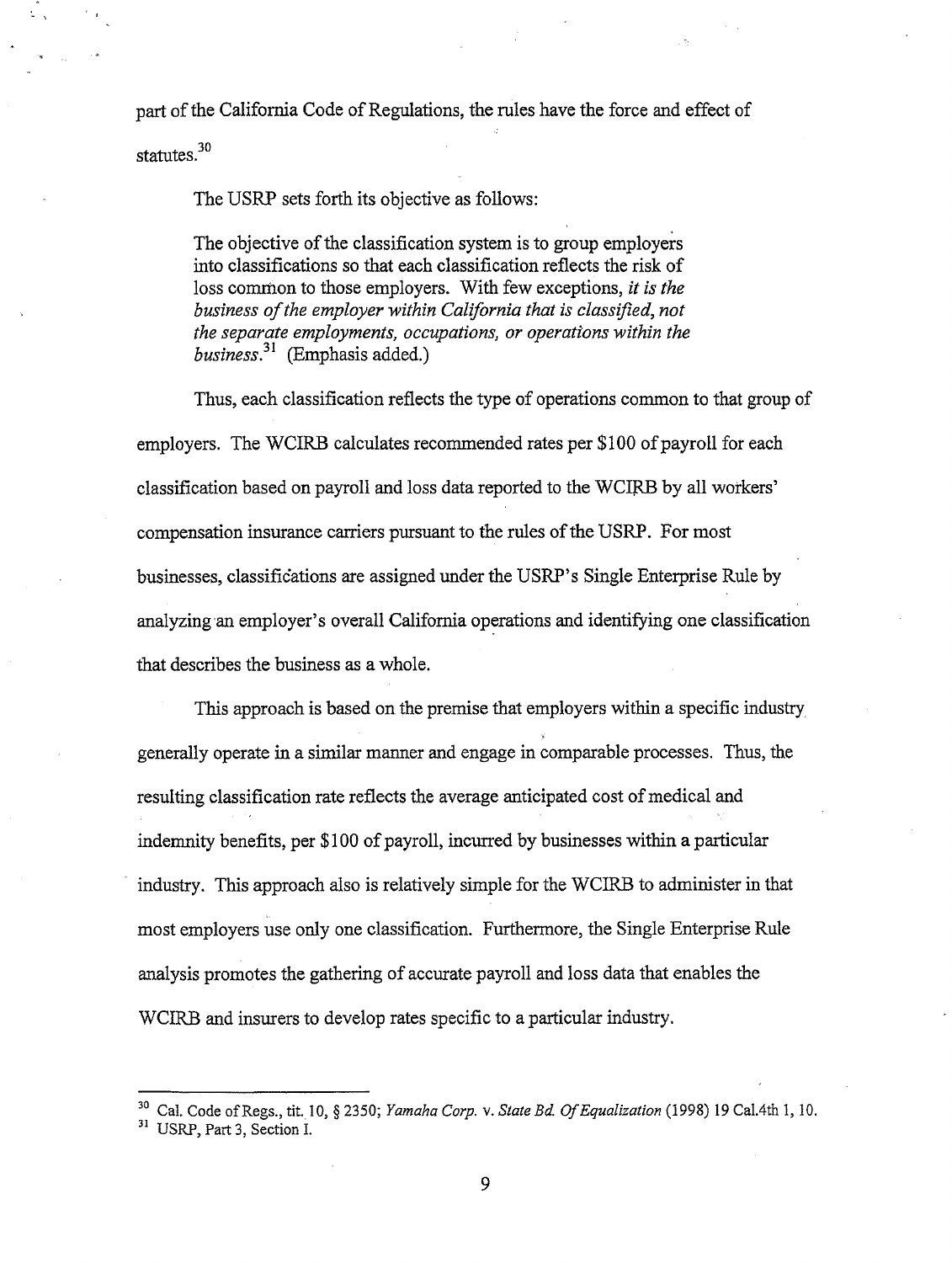# **A. The Single Enterprise Rule Applies to Appellant's Operations**

The Single Enterprise Rule provides, in part:

If*the employer's business, conducted at one or more locations, consists of a single operation or a number of separate operations that normally prevail in the business described by a single classification*, the entire exposure of the business shall be assigned to that single classification.<sup>32</sup> (Emphasis added.)

No division of payroll shall be permitted in respect to any other operation, even though such operation may be specifically described by some other classification, unless the applicable classification phraseology or other provisions contained herein specifically provide for such division of payroll.

Appellant's sole operation is a wholesale store that sells merchandise to restaurants and commercial institutions. No sales are made to the general public. All operations are serviced by a common shipping and receiving area where the various types ofmerchandise are received and transferred to the appropriate storage areas within the facility. The meat, fish and poultry are either stored as is, or are processed and then stored. As a single enterprise, it is necessary to assign Appellant's operations to a single classification that best describes Appellant's business.

# **B. Special Industry Classification Procedures Apply to G&S**

The Standard Classification System of the USRP contains Special Industry Classification Procedures, and among them is "Stores." Under the USRP's Special Industry Classification Procedures, store operations are determined separately for each type of store that is conducted as a separate operation without any interchange of [labor.](https://labor.33)<sup>33</sup>

The definition of wholesale stores applicable to Appellant is: "... the selling of merchandise to the following: (c) industrial, agricultural, commercial, governmental,

<sup>&</sup>lt;sup>32</sup> USRP, Part 3, Section III, Rule 2.  $33$  USRP, Part 3, Section IV, Rule 5(a).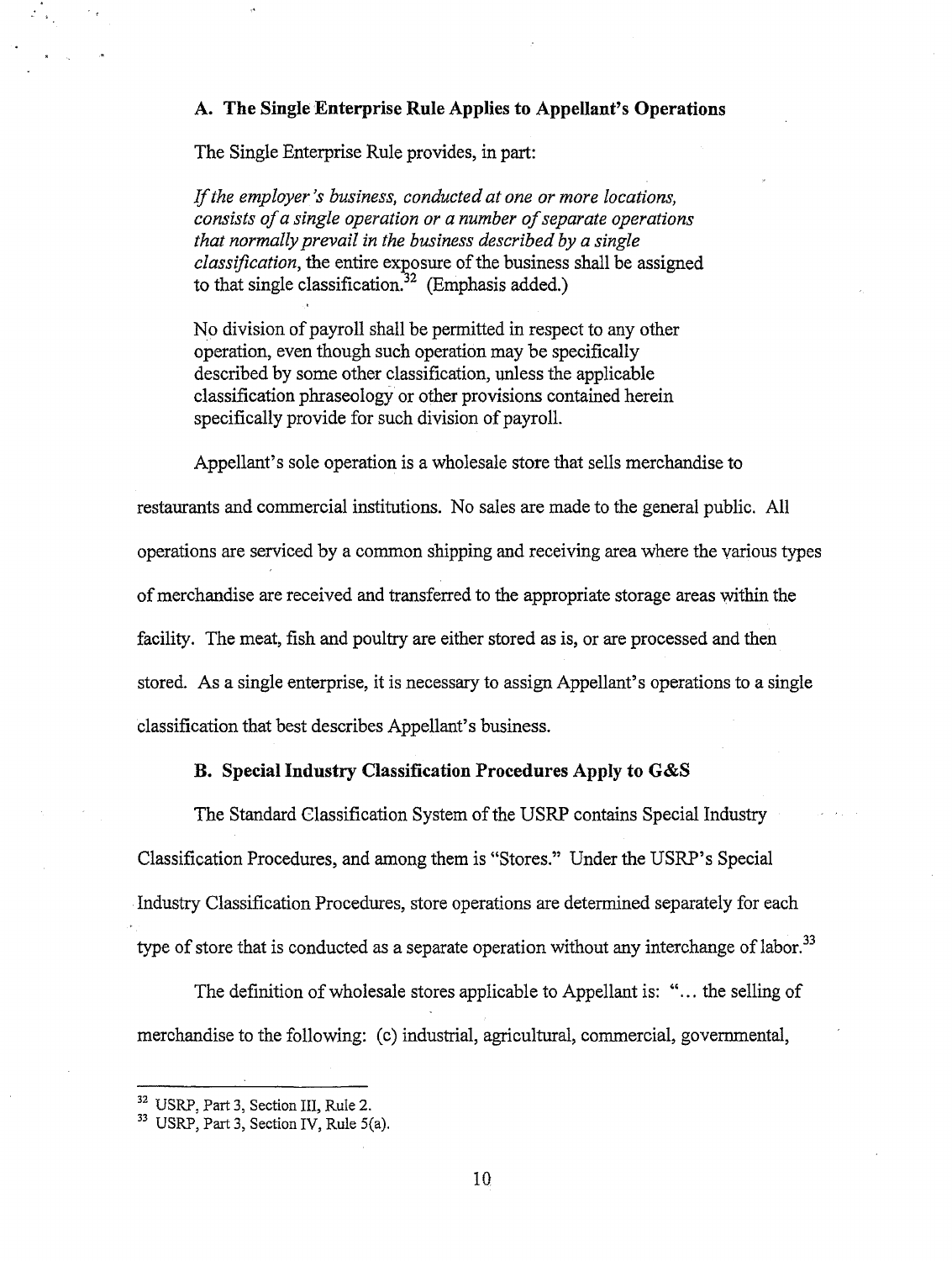institutional, or professional users."<sup>34</sup> This definition applies to G&S because Appellant wholesales dry goods, condiments and meat, fish and poultry to restaurants and other commercial institutional facilities.

# **C. Appellant's Wholesale Operations are Correctly Assigned to 8021**

Appellant's wholesale operations are correctly assigned to classification code

8021, *Stores-meat, fish or poultry-"-wholesale,* for two reasons: 1) classification code 8021 accurately describes Appellant's operations, and 2) Rule 5 (b)(1) of the USRP or

the "25% Rule," requires Appellant's operations be assigned to classification code 8021.

#### 1) Classification Code 8021 Applies to Appellant

Appellant's operations are specifically described in classification code

8021: "STORES—meat, fish or poultry—wholesale."

Moreover, the footnote to classification code 8021 states:

Wholesale stores that confine the operations to the receiving, shipping or repackaging of prepackaged meat, fish or poultry shall qualify for the assignment of Classification 8018, *Stores-wholesale.* When a wholesale meat, fish or poultry store cuts, trims, debones or otherwise processes any meat, fish or poultry, all operations shall be classified as  $8021$ , *Stores — meat, fish or poultry — wholesale*.<sup>35</sup> (Emphasis added.)

The USRP also states that:

The applicable store classification is determined based upon the type of merchandise sold and whether the operations are wholesale or retail. *In the absence of specific instructions found in the* classification phraseology or *footnote,* the following definitions apply when determining the applicable store [classification.](https://classification.36)<sup>36</sup> (Emphasis added.)

The footnote to classification code 8021 applies to and governs

Appellant's operations. In accordance with the rules in the USRP, "Footnotes are

<sup>&</sup>lt;sup>34</sup> USRP, Part 3, Section IV, Rule  $5(b)(1)$ .<br><sup>35</sup> USRP, Part 3, Section VII, pp. 136-137. (Italics in USRP).

<sup>36</sup> USRP, Part 3, Section IV, Rule S(b).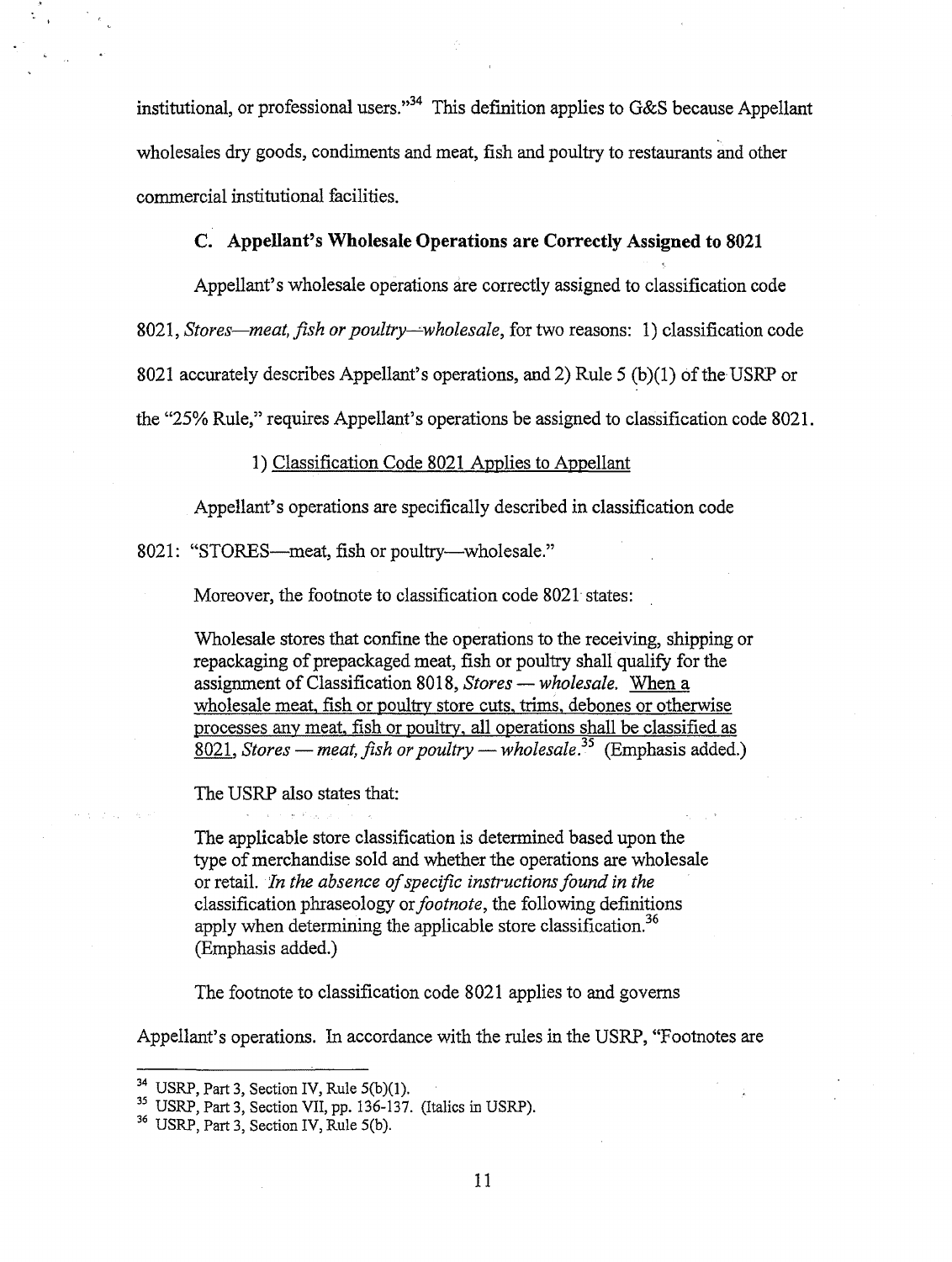' in regular type and are located after the classification code number. *Footnotes give directives regarding the application ofthe classification* or indicate activities that are subject to separate classifications."<sup>37</sup> (Emphasis added.)

The footnote to classification code 8021 specifically states that if any meat, fish or poultry is processed, all of the operations of the wholesale store shall be classified as 8021, *Stores — meat, fish or poultry — wholesale*. In addition, the USRP defines the word "all" in classification terminology, in part as follows:

If a classification carries a descriptive phrase beginning with *all,* as in the expression *all employees, all other employees, all operations, and all work to completion*, a division of payroll shall not be made for any employee or operations ..., without regard to the location of such operations....<sup>38</sup>

The footnote to classification 8021 does not distinguish between the percentages of the wholesaler's gross sales involved in processing meats. It explicitly uses the word "any," thus indicating that it applies to even the smallest amount of meat processing. Therefore, pursuant to the mandatory language of this footnote, and the definition of the word "all," Appellant's operations must be assigned to classification code 8021, *Stores — meat, fish or poultry — wholesale*, because it cuts, trims, de bones and otherwise processes some ofthe meats, fish or poultry that it sells.

# 2) Rule 5 {b)(l) or the 25% Rule

The USRP's Special Industry Classification Procedures for stores

mandates that:

If a store sells more than one type of merchandise, each of which may be subject to a different classification, the store classification shall be determined *based on the highest rated category of* 

12

<sup>&</sup>lt;sup>37</sup> USRP, Part 3, Section VII, Rule  $(1)(c)$ .<br><sup>38</sup> USRP, Part 3, Section II, Rule 1. (Italics in USRP).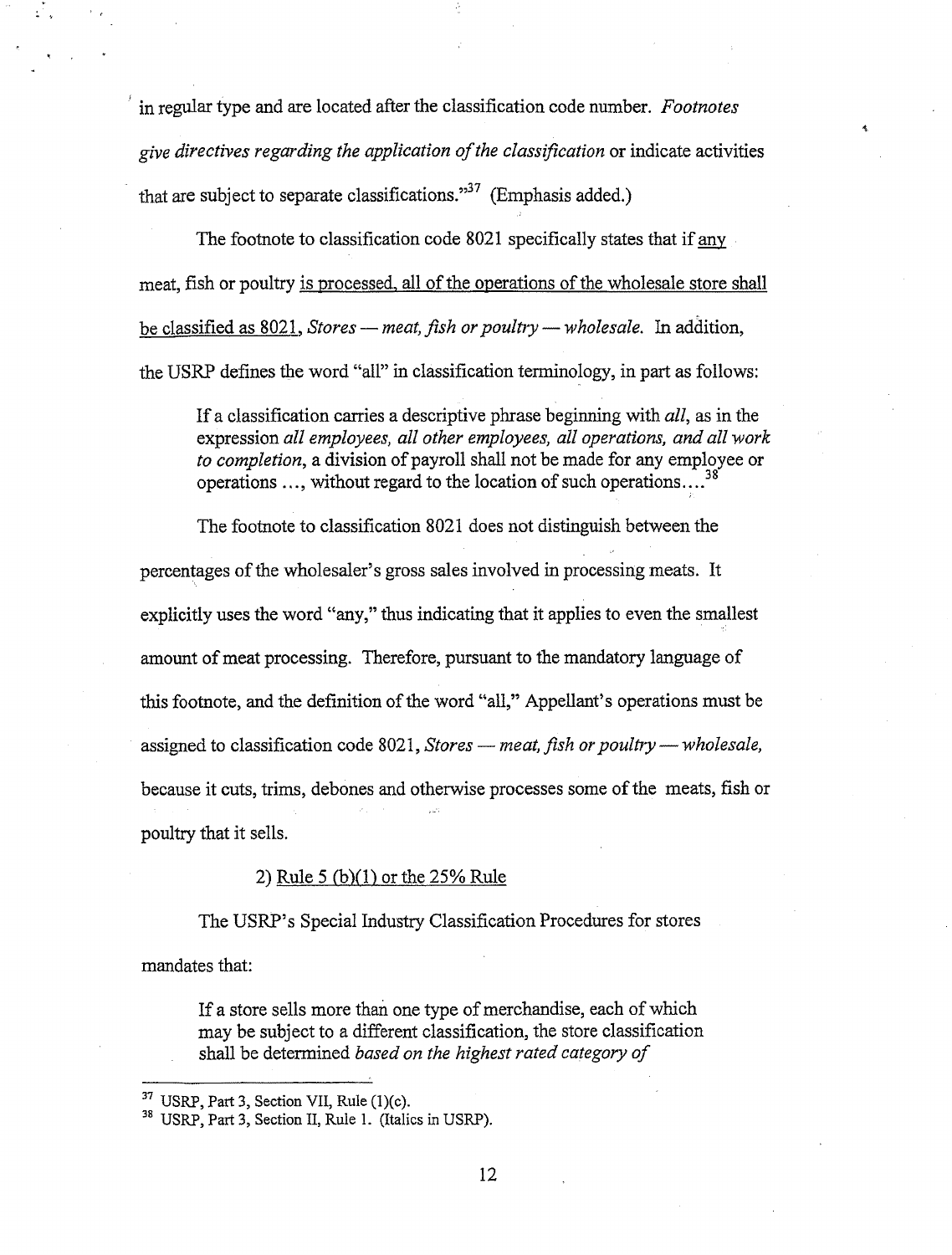*merchandise sold, provided that category exceeds twenty-five percent (25%) of gross receipts.* (Emphasis added.)<sup>39</sup>

Appellant is correctly assigned to classification code 8021 because its sells 16% non-processed meat, fish and poultry, and 13% processed meat, fish and poultry, for a combined total of29% in sales receipts. The rule does not distinguish between processed and non-processed meats. Appellant's total meat, fish and poultry sales of 29% exceed the 25% limit. Thus, under the USRP's Rule 5 (b)(l), or the 25% Rule, Appellant's operations must be assigned to the highest rated category<sup>40</sup> of merchandise sold, classification code 8021, "Stores *meat, fish or poultry — wholesale.*"

# **D. Classification Code 8018 Does Not Apply to Appellant's Operations**

Appellant requests that the dry goods, condiments, and pre-packaged boxin, box-out meat, fish and poultry portions of its operations be assigned to classification code 8018, the lower rated category, because that portion of its operations is comprised of non-processed meats. Classification code 8018 is described as: "STORES—wholesale—N.O.C." The "N.O.C." designation is defined as follows:

This expression is an abbreviation of not otherwise classified. No classification so qualified shall be assigned in any case *where another classification more accurately describes the enterprise or where the language ofany classification so qualified prescribes other [treatment.](https://treatment.41)*<sup>41</sup> (Emphasis added.)

<sup>39</sup> USRP, Part 3, Section IV, Rule 5 (b)(1).<br><sup>40</sup> The pure premium rate for Classification Code 8021 is \$7.23, compared to Classification Code 8018, which has a pure premium rate of\$4.61, for every \$100.00 of payroll. (USRP, Appendix I, Pure Premium Rate Section, Codes 8021 and 8018, p. 200.)

<sup>41</sup> USRP, Part 3, Section II, Rule 17.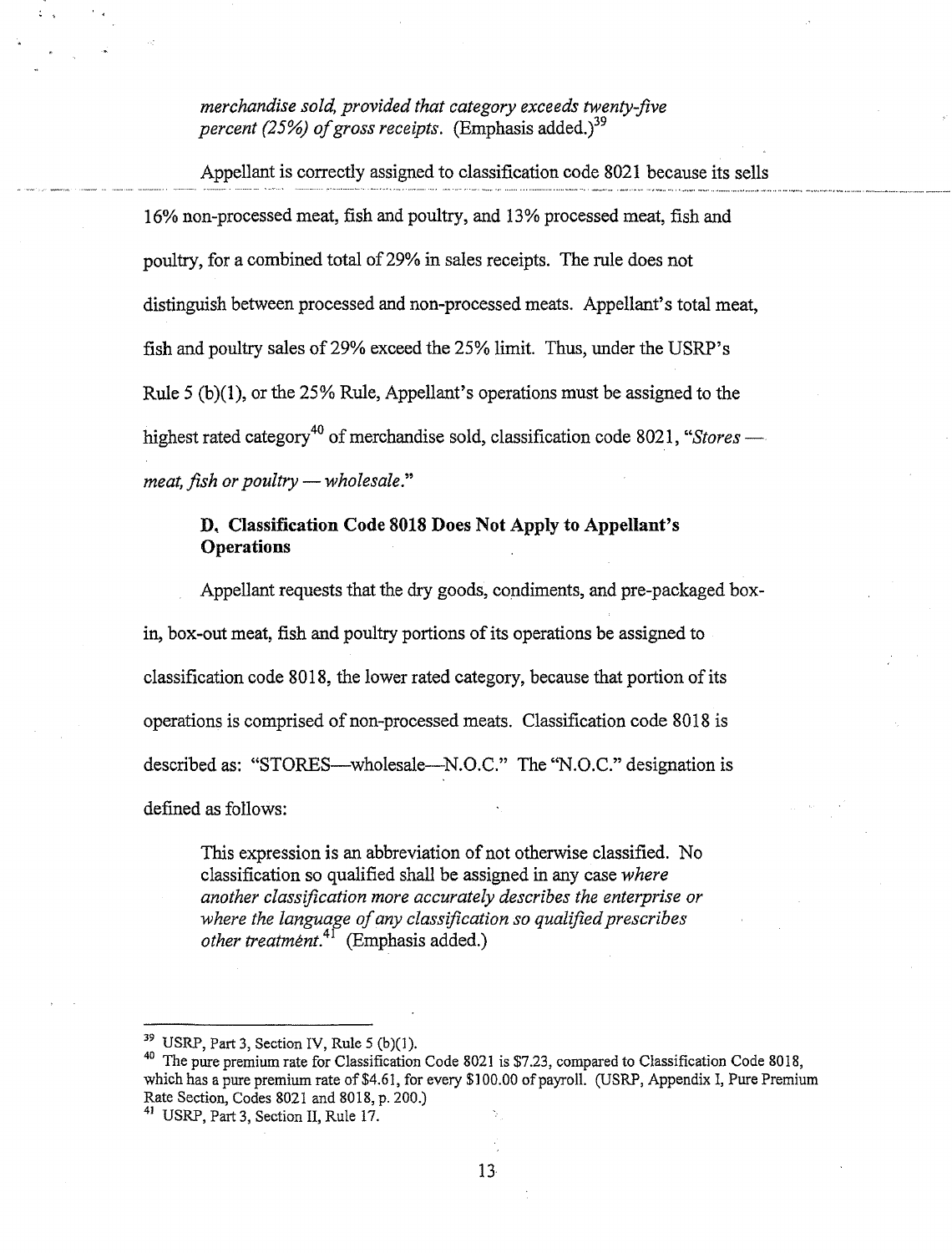The language of the footnote to classification code 8021 prescribes the treatment to be applied to Appellant's operations because Appellant does do some processing of meat, fish and poultry. Appellant argues that classification 8021, *Stores-meat, fish or poultry-wholesale,* should only be assigned to the gross receipts from its processed meats, fish and poultry, and that conversely, the gross receipts for its non-processed meat, fish and poultry, and its dry-good and condiment operations should be assigned to classification 8018, *Stores-wholesale-N* 0. C. The WCIRB argues to the contrary that Appellant's argument is incorrect because the footnote to 8021 precludes the application of classification 8018 to any wholesale store that processes any meat, fish or [poultry.](https://poultry.42)<sup>42</sup> Moreover, since 29% of the sales from Appellant's operations are from processed meats, Appellant does not qualify for the exception under 8021; and, the 25% Rule precludes assignment of classification code 8018.

漆.

Appellant may feel that the rate for classification 8021 does not reflect the overall risk to its operations. However, as correctly noted by the WCIRB,<sup>43</sup> the pure premium rate for classification 8021 is based on the aggregate payroll and loss data from the industry. As such, the pure premium rate for classification 8021 incorporates all of the exposures to hazard, both greater and lesser, that are inherent to the wholesale stores industry that include meat, fish and poultry [processing.](https://processing.44)<sup>44</sup>

Furthermore, the Insurance Commissioner, sitting in his quasi-judicial capacity, must apply the rules of the USRP as they exist and cannot change them to accomplish a purpose that does not appear on the face of the regulations: "[t]he Rating Bureau and the Insurance Commissioner, acting in a quasi-judicial capacity, are bound by the clear terms

<sup>&</sup>lt;sup>42</sup> WCIRB Pre-hearing Brief, pp. 3-10.<br><sup>43</sup> WCIRB Pre-hearing Brief, pp. 5, 10.<br><sup>44</sup> USRP, Part 3, Section III, Rule 2.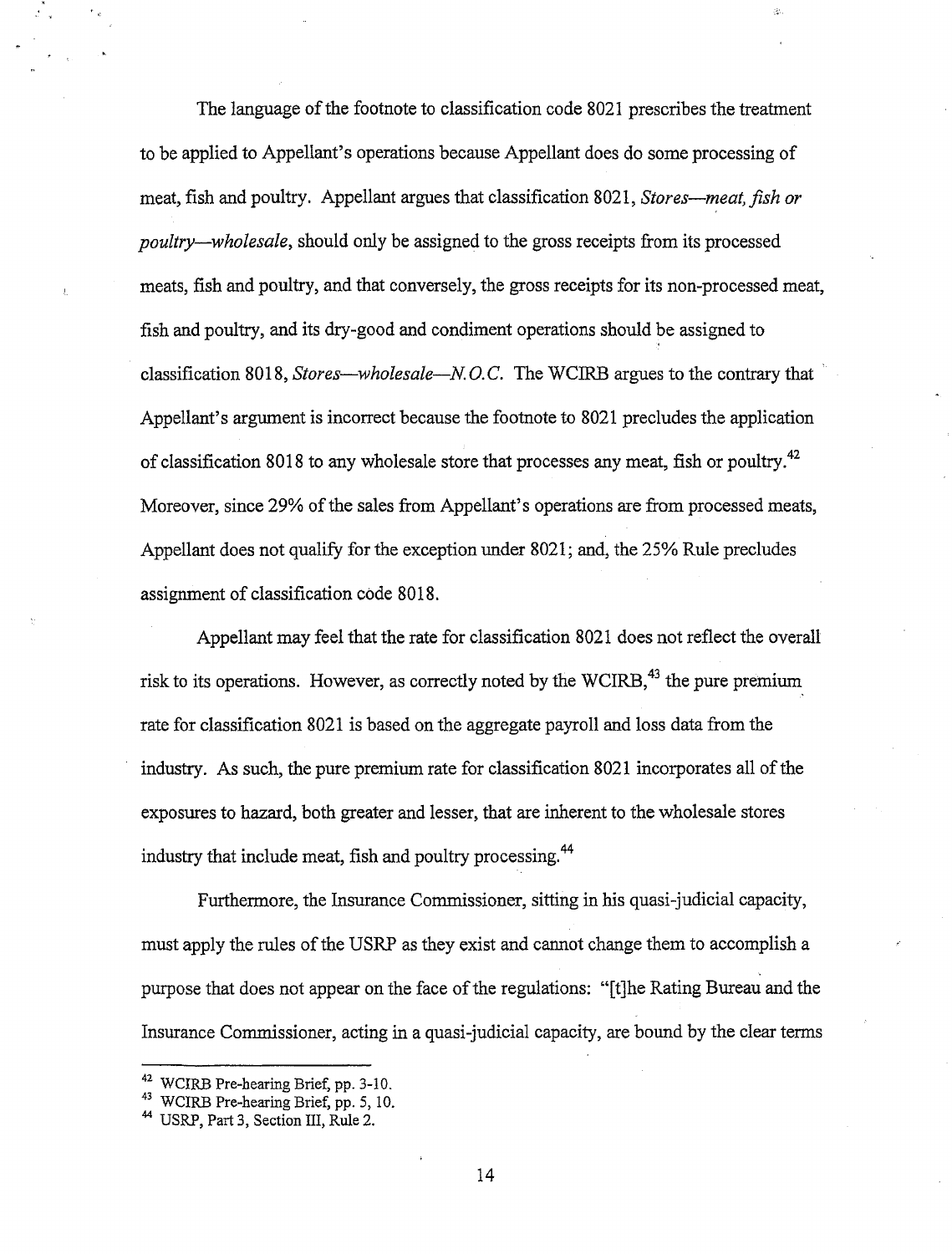of the Rating Plan and may not add to or alter those terms to accomplish a purpose that does not appear on the face of the regulations."<sup>45</sup> Because the Commissioner's rules have been promulgated by the Insurance Commissioner under a grant of legislative authority after formal public hearings, they cannot be rewritten or revised by the Commissioner sitting in his adjudicatory capacity. The WCIRB has annual public hearings regarding amendments to the USRP that Appellant may attend.

#### **VII. Conclusion**

The ALJ finds that classification code 8021 applies to Appellant's 2007 workers' compensation insurance policy year operations because: 1) classification code 8021 accurately describes Appellant's operations and its footnote requires Appellant's operations be assigned to classification code 8021; and, 2) the USRP's Rule 5 (b)(l) or the 25% Rule, requires Appellant's operations be assigned to classification code 8021.

Pursuant to California Code of Regulations, title 10, section 2509.61, subdivision (a), "a party has the burden of proof as to each fact the existence or nonexistence of which is essential to the claim for relief or defense that he or she is asserting."

Based on the evidence submitted by the parties, the record on appeal, and the foregoing analysis of the facts and law at issue, Appellant has failed to meet its burden of proofto show that its operations should be assigned to classification code 8018, "Stores-wholesale-N.O.C."

The WCIRB has met its burden of proof to show that Appellant's operations should be assigned to classification code 8021, "Stores - meat, fish or poultry *wholesale."* 

15

<sup>&</sup>lt;sup>45</sup> In the Matter of the Appeal of California Restaurant Ventures, Inc., File No. ALB-WCA-00-36, CDI Precedential Decision effective 1/21/2002, pp. 8-9.